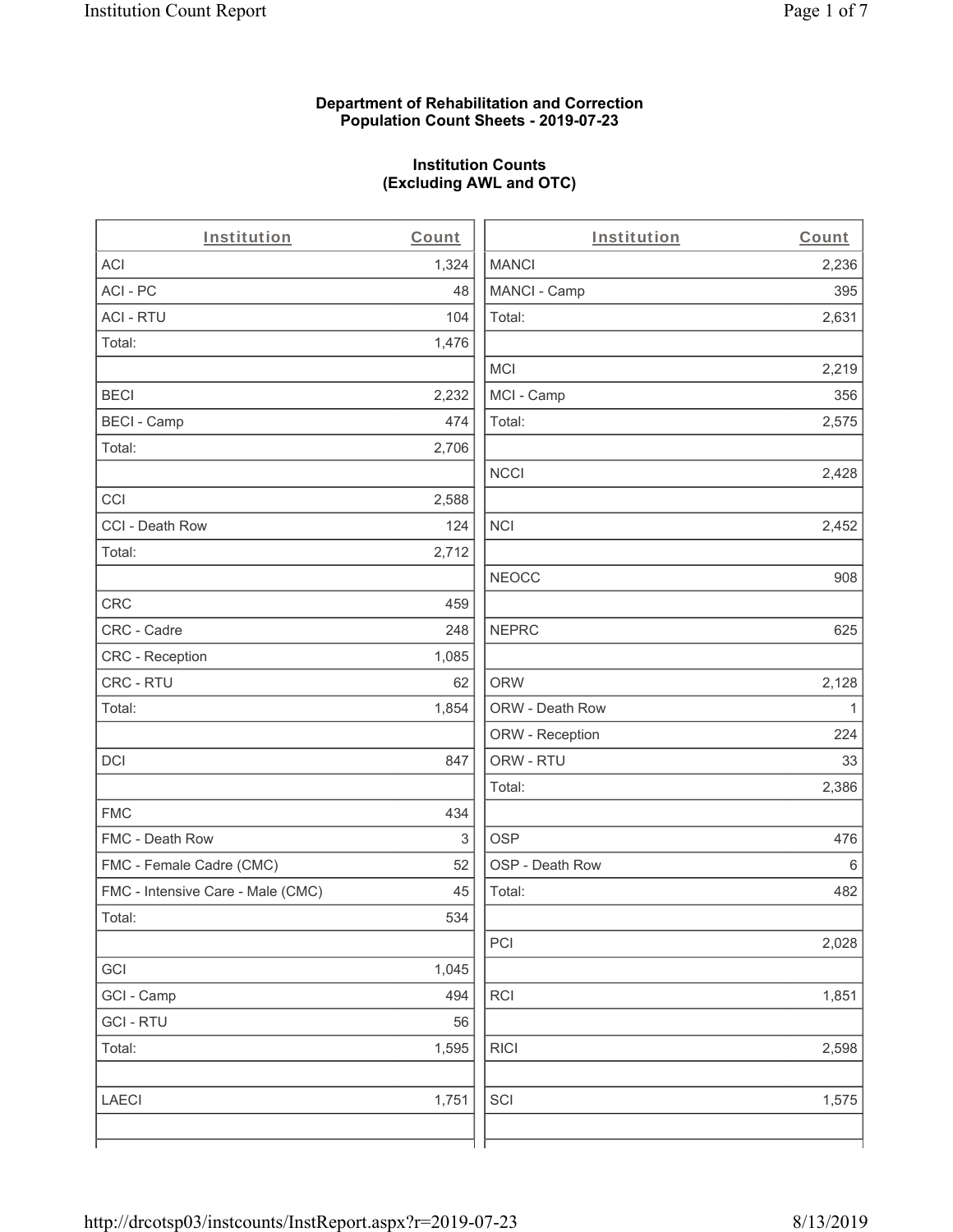| LECI                     | 2,047 | <b>SOCF</b>      | 1,184                              |
|--------------------------|-------|------------------|------------------------------------|
| LECI - Camp              | 185   | SOCF - RTU       | 76                                 |
| Total:                   | 2,232 | Total:           | 1,260                              |
|                          |       |                  |                                    |
| LOCI                     | 2,236 | <b>TCI</b>       | 899                                |
|                          |       | TCI - Camp       | 432                                |
| LORCI                    | 204   | Total:           | 1,331                              |
| LORCI - Cadre            | 137   |                  |                                    |
| <b>LORCI - Reception</b> | 1,086 | <b>TOCI</b>      | 759                                |
| Total:                   | 1,427 | <b>TOCI - PC</b> | 87                                 |
|                          |       | Total:           | 846                                |
| <b>MACI</b>              | 1,025 |                  |                                    |
| MACI - Minimum           | 1,207 | <b>WCI</b>       | 1,308                              |
| Total:                   | 2,232 | WCI - RTU        | 27                                 |
|                          |       | Total:           | 1,335                              |
|                          |       |                  |                                    |
|                          |       |                  | 48,913<br><b>Total Population:</b> |

\* The Total Population includes 30 Offenders with Reason Codes 30 & 31. \*\* The Total Population includes 36 Offenders with Reason Code 0A.

# **Male Population by Security Level (Include AWL and Exclude OTC)**

| Security Level         |                   | <b>Body</b> | <b>AWL</b> | $(-\text{OTC})$ | Total  |
|------------------------|-------------------|-------------|------------|-----------------|--------|
| <b>Total Level E</b>   |                   | 1,006       | 8          | 8               | 1,006  |
| <b>Total Level 4</b>   |                   | 1,701       | 17         | 15              | 1,703  |
| Total Level 3          |                   | 11,777      | 185        | 162             | 11,800 |
| Total Level 2          |                   | 16,753      | 191        | 130             | 16,814 |
| Total Level 1          |                   | 13,540      | 160        | 79              | 13,621 |
| <b>Total Death Row</b> |                   | 135         | 2          | $\mathcal{P}$   | 135    |
|                        | <b>Total Male</b> | 44,912      | 563        | 396             | 45,079 |

#### **Female Population by Institution (Include AWL and Exclude OTC)**

| Institution              | <b>Body</b> | <b>AWL</b> | - 1 | Total |
|--------------------------|-------------|------------|-----|-------|
| <b>DCI</b>               | 847         | 10         | 5   | 852   |
| <b>FMC</b>               | 18          | റ          |     | 20    |
| FMC - Female Cadre (CMC) | 52          |            |     | 52    |
| <b>NEPRC</b>             | 625         | 12         | 5   | 632   |
| <b>ORW</b>               | 2,127       | 40         | 26  | 2,141 |
| <b>ORW - Death Row</b>   |             |            |     |       |
|                          |             |            |     |       |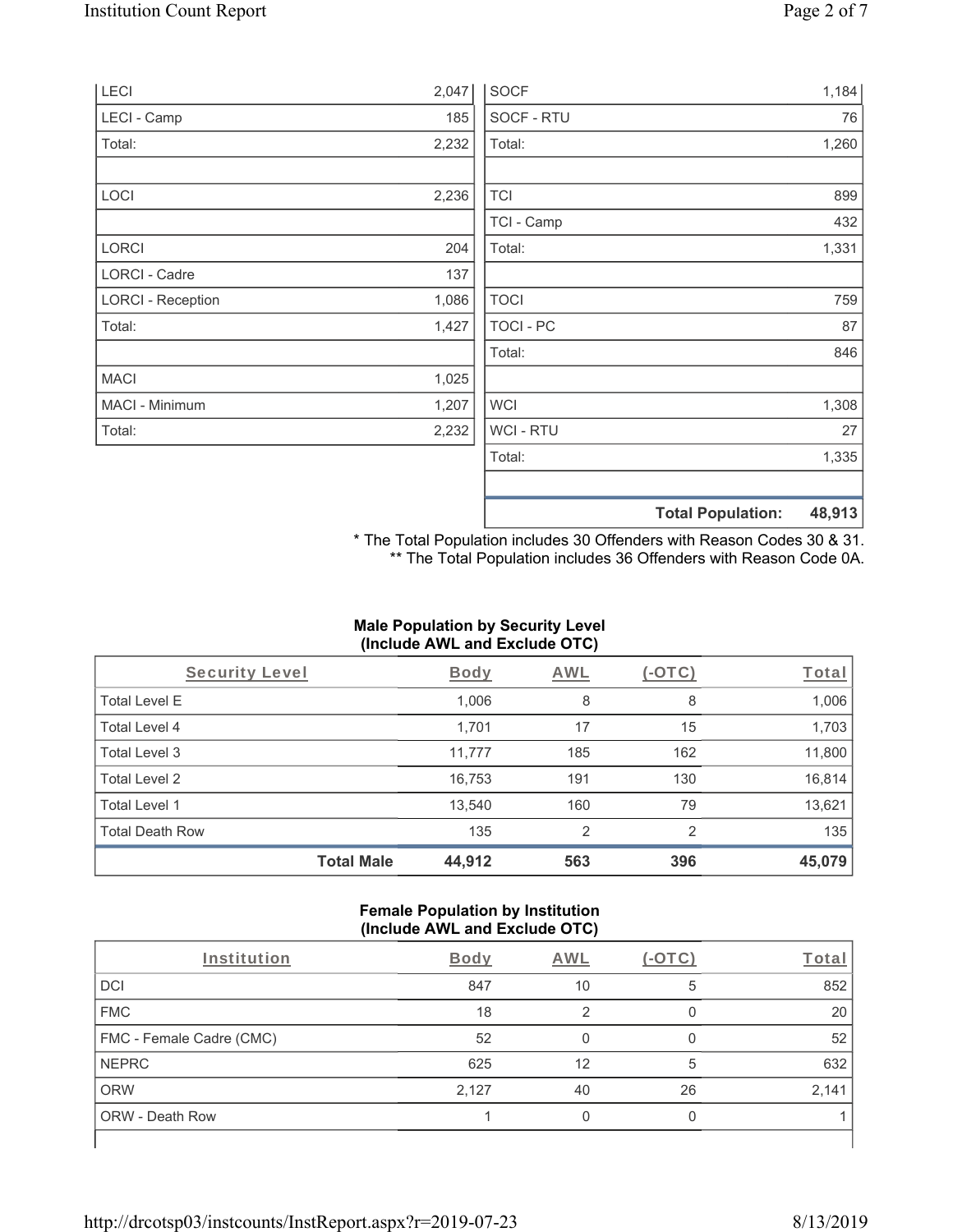| <b>ORW</b> - Reception |                          | 224    |     |     | 224    |
|------------------------|--------------------------|--------|-----|-----|--------|
| <b>ORW - RTU</b>       |                          | 33     |     |     | 33     |
|                        | <b>Total Female</b>      | 3.927  | 69  | 41  | 3,955  |
|                        |                          |        |     |     |        |
|                        | <b>Total Population:</b> | 48,839 | 632 | 437 | 49,034 |

### **Male Population by Institution: Security Level 5 and E (Include AWL and Exclude OTC)**

| Institution     |                      | Body           | <b>AWL</b>          | (OTC)               | Total          |
|-----------------|----------------------|----------------|---------------------|---------------------|----------------|
| ACI             |                      | $\,$ 5 $\,$    | $\mathsf{O}\xspace$ | $\mathbf 0$         | $\mathbf 5$    |
| <b>BECI</b>     |                      | $\mathbf{1}$   | $\mathsf{O}\xspace$ | $\mathsf{O}\xspace$ | $\mathbf{1}$   |
| CRC             |                      | $\overline{2}$ | $\mathsf{O}\xspace$ | $\mathsf{O}\xspace$ | $\sqrt{2}$     |
| CRC - Reception |                      | $\sqrt{2}$     | $\boldsymbol{0}$    | $\mathbf 0$         | $\sqrt{2}$     |
| CRC - RTU       |                      | $\overline{4}$ | $\mathsf{O}\xspace$ | $\mathbf 0$         | $\sqrt{4}$     |
| LECI            |                      | 17             | $\boldsymbol{0}$    | $\mathsf 0$         | 17             |
| <b>LORCI</b>    |                      | $\overline{2}$ | $\boldsymbol{0}$    | $\mathsf{O}\xspace$ | $\sqrt{2}$     |
| <b>MACI</b>     |                      | 21             | $\mathsf{O}\xspace$ | $\mathsf{O}\xspace$ | 21             |
| <b>MANCI</b>    |                      | $\,8\,$        | $\boldsymbol{0}$    | $\mathbf 0$         | $\,8\,$        |
| MCI             |                      | $\mathbf 1$    | $\mathsf{O}\xspace$ | $\mathbf 0$         | $\mathbf{1}$   |
| <b>NCCI</b>     |                      | 1              | $\mathbf 0$         | $\mathbf 0$         | $\mathbf{1}$   |
| NEOCC           |                      | 5              | $\boldsymbol{0}$    | $\mathsf{O}\xspace$ | $\overline{5}$ |
| <b>OSP</b>      |                      | 353            | $\overline{2}$      | $\overline{2}$      | 353            |
| <b>RCI</b>      |                      | 11             | $\pmb{0}$           | $\mathbf 0$         | 11             |
| <b>RICI</b>     |                      | $\mathbf{1}$   | $\mathsf{O}\xspace$ | $\mathbf 0$         | $\mathbf{1}$   |
| SOCF            |                      | 428            | $\sqrt{5}$          | 5                   | 428            |
| <b>TCI</b>      |                      | 3              | $\mathbf 0$         | $\mathbf 0$         | $\sqrt{3}$     |
| <b>TOCI</b>     |                      | 104            | $\mathsf{O}$        | $\mathbf 0$         | 104            |
| TOCI - PC       |                      | $\sqrt{3}$     | $\mathsf{O}\xspace$ | $\mathsf 0$         | $\sqrt{3}$     |
| <b>WCI</b>      |                      | 27             | $\mathbf{1}$        | $\mathbf{1}$        | 27             |
| WCI - RTU       |                      | $\overline{7}$ | $\mathsf{O}\xspace$ | $\mathsf{O}\xspace$ | $\overline{7}$ |
|                 | <b>Total Level 5</b> | 1,006          | 8                   | ${\bf 8}$           | 1,006          |

### **Male Population by Institution: Security Level 4 (Include AWL and Exclude OTC)**

| Institution     | <b>Body</b> | AWI. | otal |
|-----------------|-------------|------|------|
| ACI             |             |      |      |
| CRC             | 11          |      | 11   |
| CRC - Reception |             |      | 6    |
| CRC - RTU       | 10          |      | 10   |
|                 |             |      |      |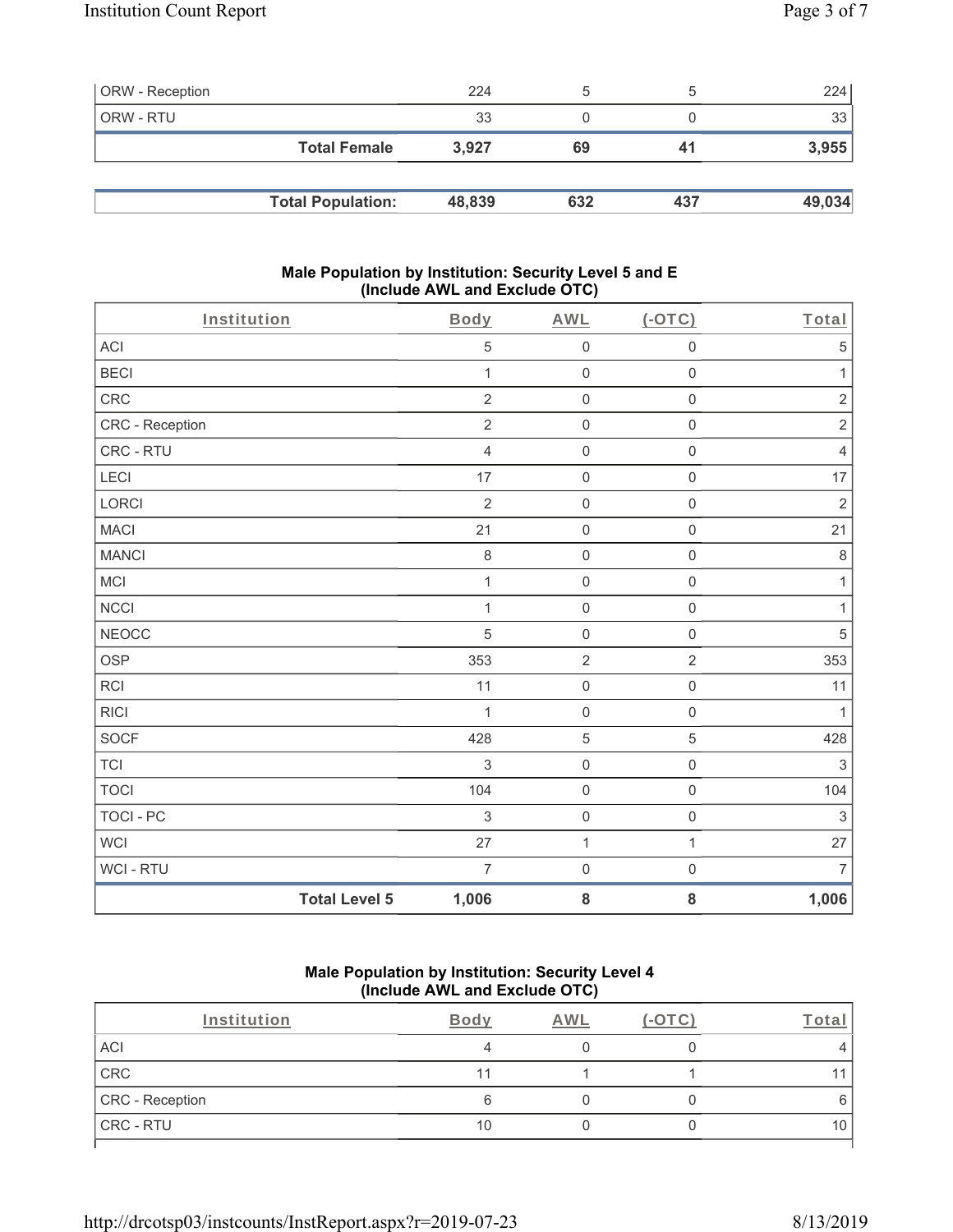| <b>FMC</b>                        | $\overline{2}$ | $\mathbf 0$         | 0            | $\overline{2}$ |
|-----------------------------------|----------------|---------------------|--------------|----------------|
| FMC - Intensive Care - Male (CMC) | $\overline{2}$ | $\mathbf 0$         | 0            | $\sqrt{2}$     |
| LECI                              | 6              | $\mathbf{1}$        | $\mathbf{1}$ | $\,6\,$        |
| LOCI                              | 1              | $\overline{4}$      | 4            | 1              |
| LORCI                             | 7              | $\mathbf 0$         | $\mathbf 0$  | $\overline{7}$ |
| LORCI - Cadre                     | $\mathbf{1}$   | $\mathbf 0$         | 0            | $\mathbf{1}$   |
| <b>LORCI - Reception</b>          | $\overline{2}$ | $\mathbf 0$         | $\mathsf 0$  | $\sqrt{2}$     |
| <b>MACI</b>                       | 20             | 1                   | 1            | $20\,$         |
| <b>MANCI</b>                      | 50             | $\mathbf 0$         | 0            | 50             |
| <b>NEOCC</b>                      | 8              | $\mathbf 0$         | 0            | 8              |
| <b>OSP</b>                        | 99             | 1                   | $\mathbf 0$  | 100            |
| <b>RCI</b>                        | $\overline{2}$ | $\mathbf 0$         | 0            | $\overline{2}$ |
| SOCF                              | 742            | $\,6\,$             | 5            | 743            |
| SOCF - RTU                        | 76             | $\mathsf{O}\xspace$ | $\mathsf 0$  | 76             |
| <b>TCI</b>                        | 12             | $\mathbf 0$         | 0            | 12             |
| <b>TOCI</b>                       | 615            | $\sqrt{3}$          | 3            | 615            |
| TOCI - PC                         | 17             | $\mathbf 0$         | $\mathbf 0$  | 17             |
| <b>WCI</b>                        | 3              | $\mathsf 0$         | $\mathsf 0$  | 3              |
| WCI - RTU                         | $\sqrt{5}$     | $\mathbf 0$         | $\mathsf 0$  | 5              |
| <b>Total Level 4</b>              | 1,701          | 17                  | 15           | 1,703          |

#### **Male Population by Institution: Security Level 3 (Include AWL and Exclude OTC)**

| Institution                       | Body           | AWL            | $($ -OTC $)$ | Total          |
|-----------------------------------|----------------|----------------|--------------|----------------|
| ACI                               | 20             | 0              | 0            | 20             |
| ACI-PC                            | 9              | 0              | 0            | 9              |
| CCI                               | $\overline{2}$ | 0              | $\mathbf{0}$ | $\overline{2}$ |
| CRC                               | 298            | 14             | 14           | 298            |
| CRC - Cadre                       | 36             | $\overline{0}$ | $\Omega$     | 36             |
| <b>CRC - Reception</b>            | 804            | 23             | 21           | 806            |
| CRC - RTU                         | 47             | $\mathbf 0$    | $\mathbf 0$  | 47             |
| CRC - Youth                       | $\mathbf 0$    | 1              |              | $\mathbf 0$    |
| <b>FMC</b>                        | 6              | $\mathbf 0$    | $\mathbf 0$  | 6              |
| FMC - Intensive Care - Male (CMC) | 5              | 0              | 0            | $\sqrt{5}$     |
| <b>GCI-RTU</b>                    |                | 0              | 0            |                |
| <b>LAECI</b>                      | 3              | 0              | 0            | 3              |
| LECI                              | 1,979          | 14             | 12           | 1,981          |
| <b>LORCI</b>                      | 45             | 53             | 50           | 48             |
| LORCI - Cadre                     | 7              | $\mathbf 0$    | 0            | 7              |
| <b>LORCI - Reception</b>          | 693            | $\mathfrak{S}$ | 0            | 696            |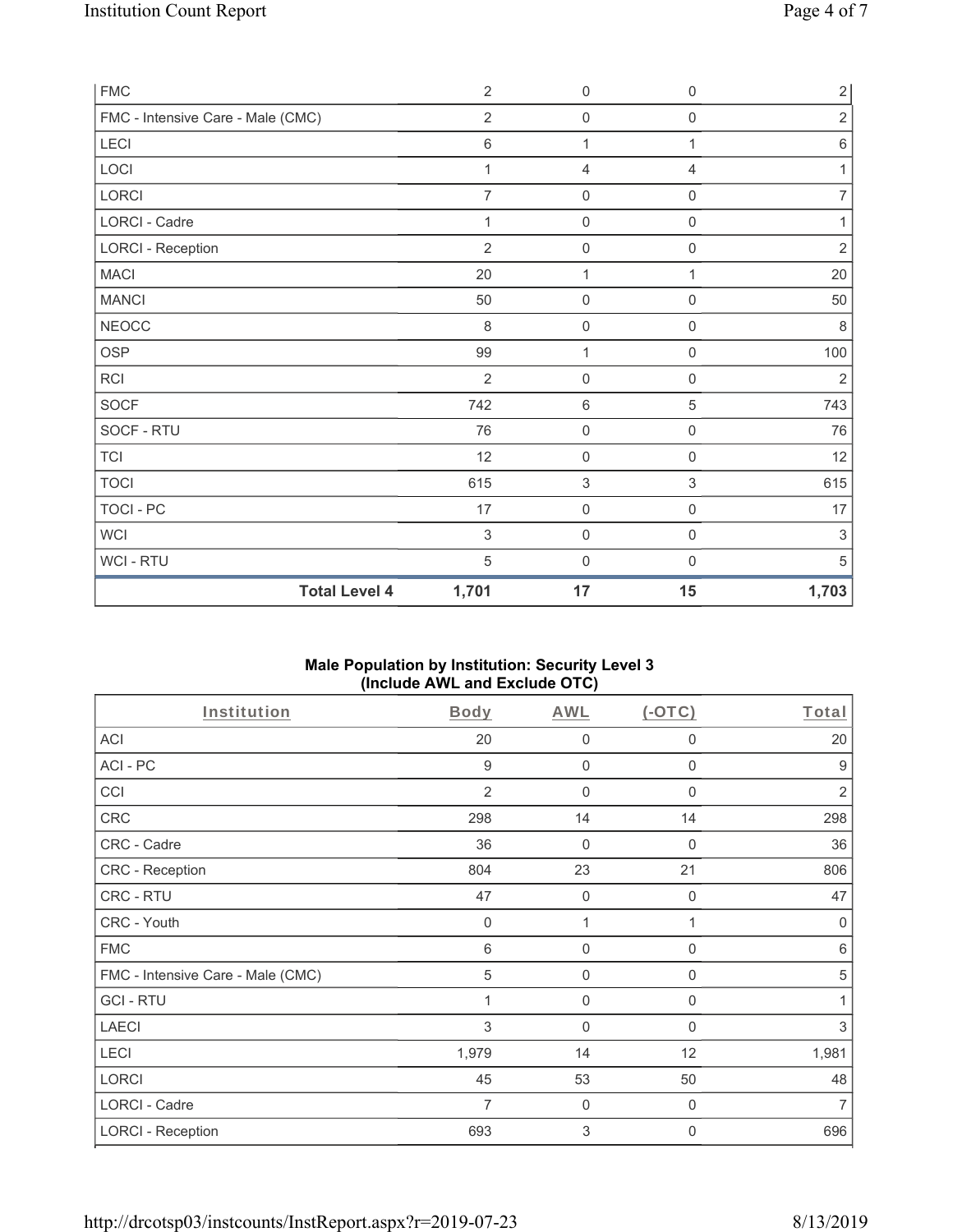| <b>MACI</b>    |                      | 863            | $\ensuremath{\mathsf{3}}$ | 1           | 865            |
|----------------|----------------------|----------------|---------------------------|-------------|----------------|
| <b>MANCI</b>   |                      | 2,121          | 31                        | 29          | 2,123          |
| MCI            |                      | $\overline{2}$ | $\mathsf{O}\xspace$       | $\mathbf 0$ | $\sqrt{2}$     |
| <b>NCCI</b>    |                      | 23             | 1                         | 1           | 23             |
| <b>NCI</b>     |                      | 14             | 1                         | 1           | 14             |
| <b>NEOCC</b>   |                      | 886            | $\,8\,$                   | 7           | 887            |
| PCI            |                      | 37             | $\sqrt{2}$                | $\mathbf 0$ | 39             |
| <b>RCI</b>     |                      | 1,650          | 13                        | $10$        | 1,653          |
| <b>RICI</b>    |                      | $\overline{2}$ | 1                         | 1           | $\overline{2}$ |
| SCI            |                      | 1              | 1                         | $\mathbf 0$ | $\sqrt{2}$     |
| SOCF           |                      | 13             | $\mathbf 0$               | $\mathbf 0$ | 13             |
| <b>TCI</b>     |                      | 827            | $\sqrt{2}$                | $\sqrt{2}$  | 827            |
| <b>TOCI</b>    |                      | 39             | $\mathsf{O}\xspace$       | $\mathbf 0$ | 39             |
| TOCI - PC      |                      | 67             | $\mathbf 0$               | $\mathbf 0$ | 67             |
| WCI            |                      | 1,264          | 14                        | 12          | 1,266          |
| <b>WCI-RTU</b> |                      | 13             | $\boldsymbol{0}$          | $\mathbf 0$ | 13             |
|                | <b>Total Level 3</b> | 11,777         | 185                       | 162         | 11,800         |

### **Male Population by Institution: Security Level 2 (Include AWL and Exclude OTC)**

| Institution                       | <b>Body</b> | <b>AWL</b>          | (OTC)               | Total        |
|-----------------------------------|-------------|---------------------|---------------------|--------------|
| <b>ACI</b>                        | 745         | 4                   | 3                   | 746          |
| ACI-PC                            | 28          | 1                   | $\mathbf 0$         | 29           |
| <b>ACI - RTU</b>                  | 74          | $\mathsf{O}\xspace$ | $\mathsf 0$         | 74           |
| <b>BECI</b>                       | 1,603       | 17                  | $\boldsymbol{9}$    | 1,611        |
| <b>BECI - Camp</b>                | 1           | $\boldsymbol{0}$    | $\boldsymbol{0}$    | 1            |
| CCI                               | 2,020       | 10                  | 7                   | 2,023        |
| CRC                               | 62          | $\sqrt{3}$          | 3                   | 62           |
| CRC - Cadre                       | 212         | $\mathbf 0$         | $\mathbf 0$         | 212          |
| CRC - Reception                   | 147         | $\overline{4}$      | $\overline{4}$      | 147          |
| CRC - RTU                         | 1           | $\mathbf 0$         | $\mathsf{O}\xspace$ | 1            |
| <b>FMC</b>                        | 9           | 1                   | $\mathbf 0$         | $10$         |
| FMC - Intensive Care - Male (CMC) | 10          | $\mathsf{O}\xspace$ | $\mathsf{O}\xspace$ | $10$         |
| GCI                               | 401         | $\overline{2}$      | 1                   | 402          |
| GCI - Camp                        | 1           | $\mathbf 0$         | $\mathbf 0$         | $\mathbf{1}$ |
| <b>GCI-RTU</b>                    | 41          | $\mathbf 0$         | $\Omega$            | 41           |
| <b>LAECI</b>                      | 1,157       | 23                  | 22                  | 1,158        |
| LECI                              | 43          | $\mathbf 0$         | $\mathbf 0$         | 43           |
| LECI - Camp                       | 1           | $\mathbf 0$         | 0                   | 1            |
| LOCI                              | 1,318       | $\boldsymbol{9}$    | 8                   | 1,319        |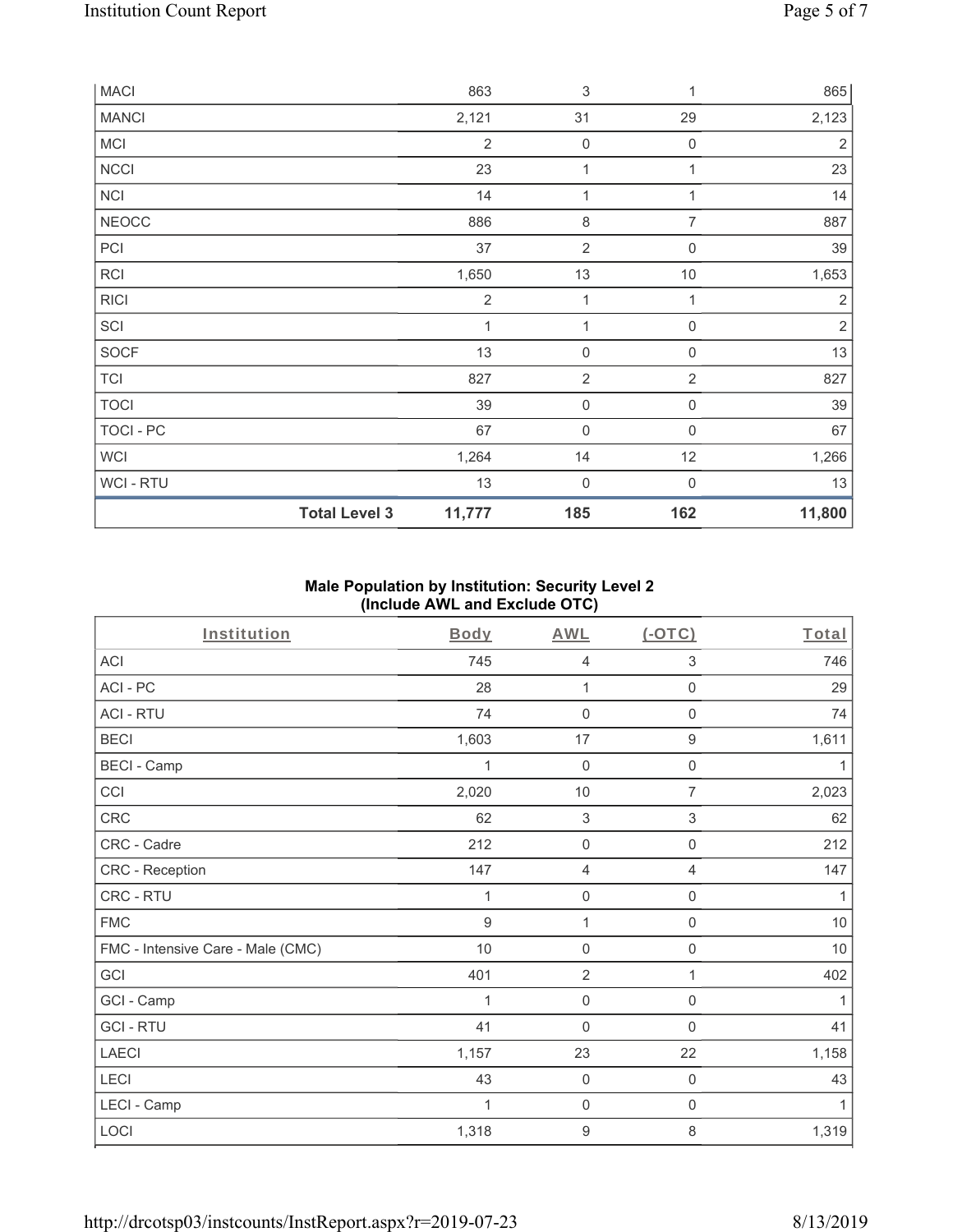| LORCI                    |                      | 140              | 24                  | $20\,$              | 144    |
|--------------------------|----------------------|------------------|---------------------|---------------------|--------|
| LORCI - Cadre            |                      | 129              | $\mathsf{O}\xspace$ | 0                   | 129    |
| <b>LORCI - Reception</b> |                      | 293              | $\sqrt{2}$          | 1                   | 294    |
| <b>MACI</b>              |                      | 121              | $\sqrt{3}$          | $\overline{2}$      | 122    |
| <b>MANCI</b>             |                      | 25               | 1                   | 1                   | 25     |
| MCI                      |                      | 1,700            | $\,8\,$             | 5                   | 1,703  |
| NCCI                     |                      | 1,151            | $10$                | $6\,$               | 1,155  |
| NCI                      |                      | 1,619            | 20                  | 14                  | 1,625  |
| <b>NEOCC</b>             |                      | $\boldsymbol{9}$ | $\mathsf{O}\xspace$ | $\mathsf{O}\xspace$ | $9\,$  |
| PCI                      |                      | 935              | 11                  | 3                   | 943    |
| <b>RCI</b>               |                      | 187              | 1                   | 0                   | 188    |
| <b>RICI</b>              |                      | 1,454            | 23                  | 12                  | 1,465  |
| SCI                      |                      | 1,081            | 14                  | $\boldsymbol{9}$    | 1,086  |
| <b>SOCF</b>              |                      | 1                | $\mathsf{O}\xspace$ | $\mathsf{O}\xspace$ | 1      |
| <b>TCI</b>               |                      | 19               | $\mathsf{O}\xspace$ | $\mathsf{O}\xspace$ | 19     |
| TCI - Camp               |                      | 1                | $\mathsf{O}\xspace$ | $\mathsf{O}\xspace$ | 1      |
| <b>TOCI</b>              |                      | 1                | $\mathsf{O}\xspace$ | 0                   | 1      |
| WCI                      |                      | 13               | $\mathsf{O}\xspace$ | 0                   | 13     |
|                          | <b>Total Level 2</b> | 16,753           | 191                 | 130                 | 16,814 |

# **Male Population by Institution: Security Level 1 (Include AWL and Exclude OTC)**

| Institution                       | Body           | <b>AWL</b>       | $(-OTC)$                  | Total  |
|-----------------------------------|----------------|------------------|---------------------------|--------|
| ACI                               | 550            | 6                | $\mathbf 0$               | 556    |
| ACI-PC                            | 11             | $\mathbf 0$      | $\mathbf 0$               | 11     |
| <b>ACI - RTU</b>                  | 30             | $\mathbf 0$      | $\boldsymbol{0}$          | $30\,$ |
| <b>BECI</b>                       | 626            | $\boldsymbol{9}$ | 4                         | 631    |
| <b>BECI - Camp</b>                | 472            | 1                | $\boldsymbol{0}$          | 473    |
| CCI                               | 565            | $\overline{7}$   | $\overline{2}$            | 570    |
| CRC                               | 25             | $\overline{2}$   | $\overline{2}$            | 25     |
| CRC - Reception                   | 122            | $\overline{4}$   | 3                         | 123    |
| <b>FMC</b>                        | 399            | 5                | $\ensuremath{\mathsf{3}}$ | 401    |
| FMC - Intensive Care - Male (CMC) | 28             | 1                | $\mathsf{O}\xspace$       | 29     |
| GCI                               | 644            | $\,8\,$          | $\overline{4}$            | 648    |
| GCI - Camp                        | 493            | $\mathbf 0$      | $\boldsymbol{0}$          | 493    |
| <b>GCI-RTU</b>                    | 14             | $\mathbf 0$      | $\boldsymbol{0}$          | 14     |
| <b>LAECI</b>                      | 591            | 13               | $10$                      | 594    |
| LECI                              | $\overline{2}$ | $\overline{2}$   | 1                         | 3      |
| LECI - Camp                       | 184            | 1                | 0                         | 185    |
| LOCI                              | 917            | $\boldsymbol{9}$ | 4                         | 922    |